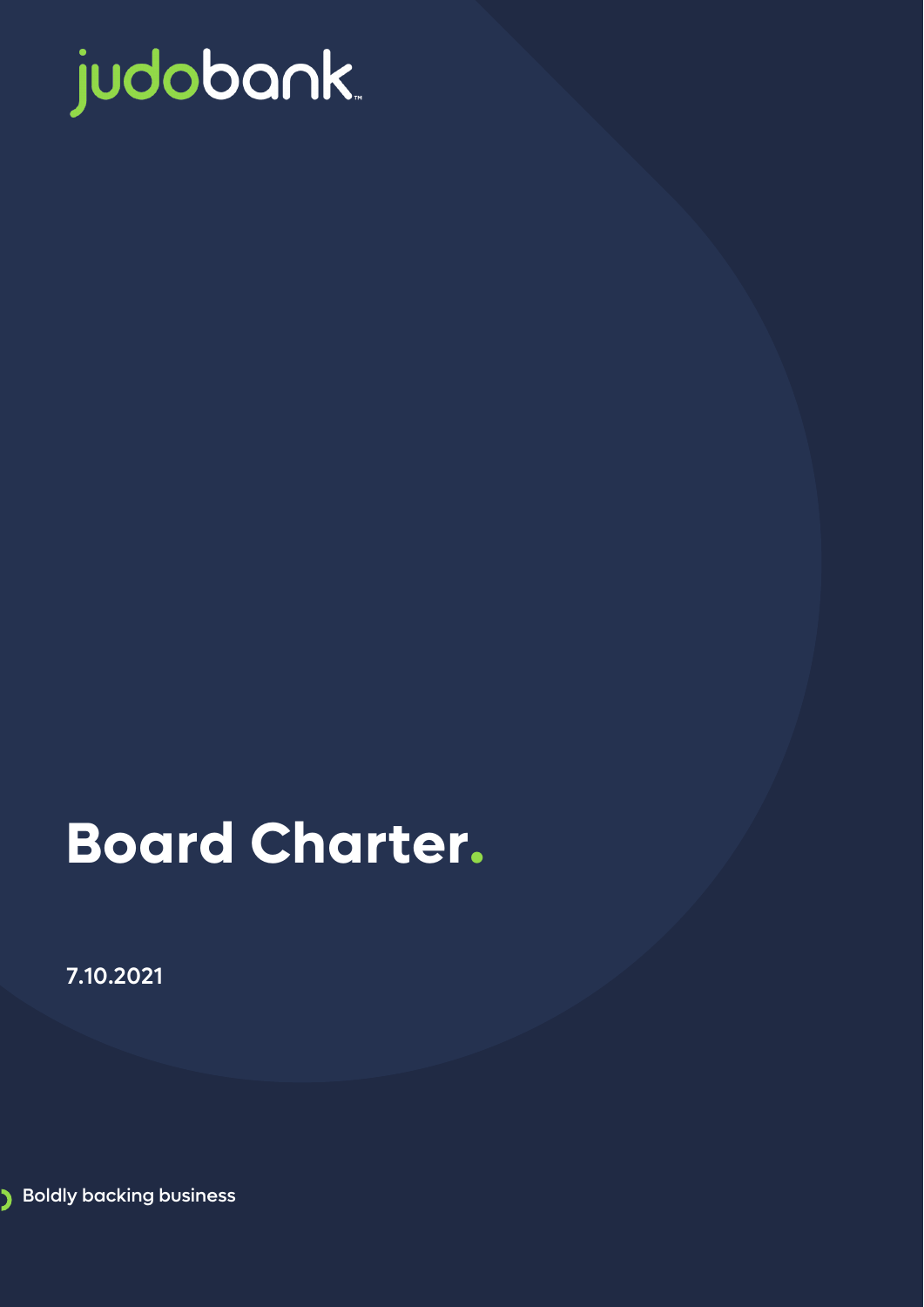#### judobank.

| 1. | Introduction.                                    | 3 |
|----|--------------------------------------------------|---|
| 2. | Membership.                                      | 3 |
| 3. | <b>Board Renewal and Assessment.</b>             | 3 |
| 4. | <b>Responsibilities and Duties of the Board.</b> | 4 |
| 5. | Role of the Chair.                               | 5 |
| 6. | <b>Responsibility of Individual Directors.</b>   | 6 |
| 7. | <b>Board Committees.</b>                         | 7 |
|    | 8. The Board and Management.                     | 7 |
|    | 9. Access to information and independent advice. | 8 |
|    | 10. Meetings.                                    | 8 |
|    | 11. Voting and Conflicts of Interest.            | 9 |
|    | 12. Review of the Board.                         | 9 |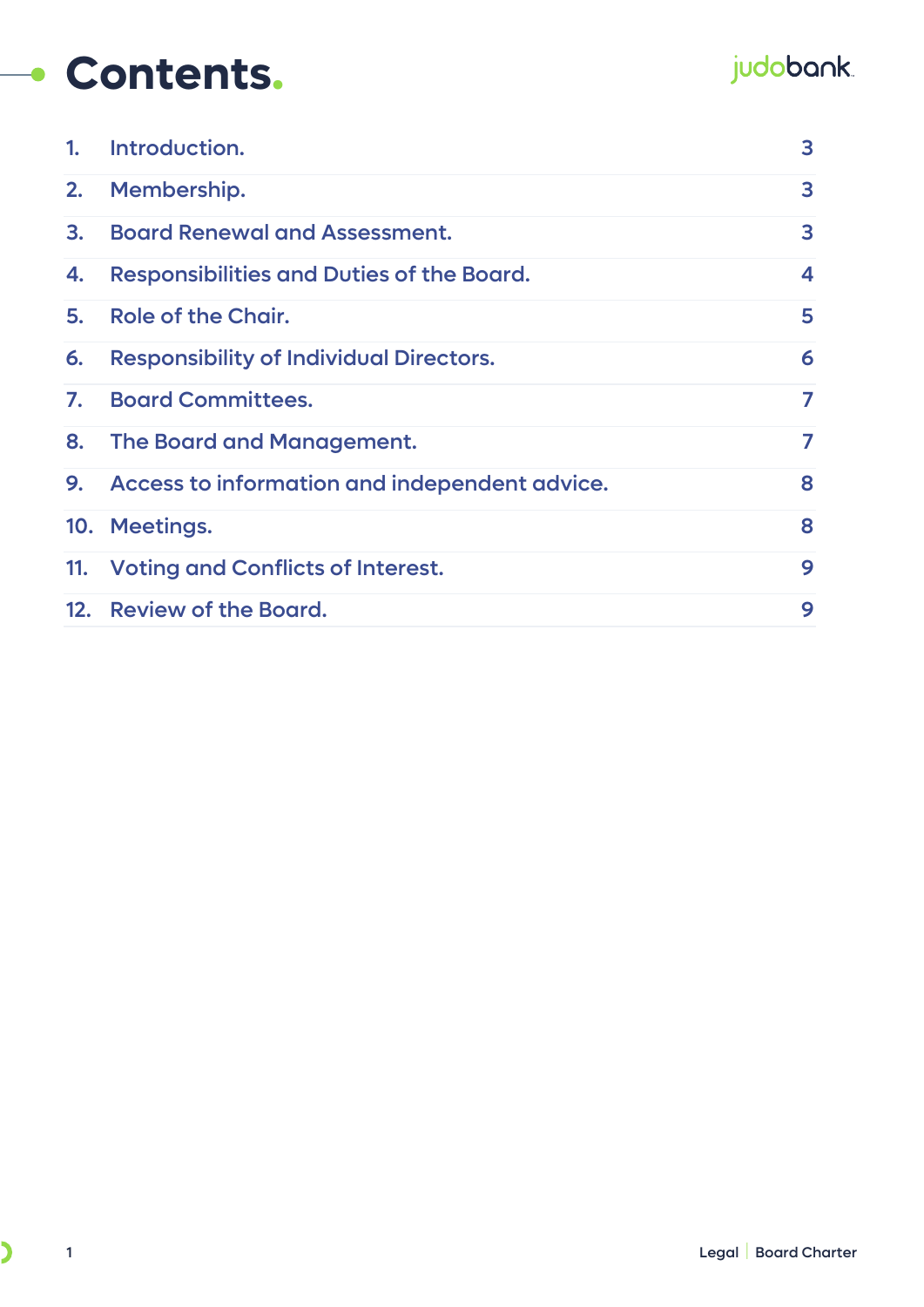## <span id="page-2-0"></span>**1. Introduction.**

- 1.1 This charter sets out the role, composition and responsibilities of the Board of Judo Capital Holdings Limited and Judo Bank Pty Ltd (collectively "Judo") (the "Board").
- 1.2 The conduct of the Board is also governed by the company's constitution ("Constitution") and the required standards set out in the Banking Act 1959 (Cth) (the "Banking Act") and all applicable Prudential Standards, including but not limited to CPS 510.

#### <span id="page-2-1"></span>**2. Membership.**

- 2.1 The Board will comprise:
	- a. directors with an appropriate range of skills and experience;
	- b. directors who have a proper understanding of, and competence to deal with, current and emerging issues of the business and industry; and
	- c. directors who can effectively review and constructively challenge the performance of the management team and exercise independent judgement.
- 2.2 **Each director must:** 
	- a. meet and attest to Judo's Fit and Proper Policy, as prescribed by Prudential Standard CPS 520; and
	- b. understand and comply with their accountability obligations under section 37CA of the Banking Act.
- 2.3 The Board shall consist of at least six (6) directors, the majority of whom must be non-executive directors and independent, unless otherwise agreed and approved by the Australian Prudential Regulation Authority at the appropriate time. At least half of the independent directors of Judo must ordinarily reside in Australia. The Company Secretary will be responsible for keeping membership records.
- 2.4 The Board has adopted a definition of independence in line with the term as defined in CPS 510 which sets out the interests and relationships to be considered by the Board in assessing the independence of each Director.
- 2.5 The Board assesses the independence of Directors upon appointment and annually through an attestation by each Director. The Board will have regard to the factors provided in the ASX Corporate Governance Principles and Recommendations in making such an assessment. Directors are expected to provide information that would be relevant to the Board's assessment (and any relevant updates to this information) as this information arises (or changes).
- 2.6 Directors will be appointed pursuant to formal letters of appointment setting out the key terms and conditions of their appointment to ensure that all directors clearly understand the expectations of Judo and the Board.

## <span id="page-2-2"></span>**3. Board Renewal and Assessment.**

3.1 The Board and the Directors will undertake the board and director assessment actions as set out in the Board Assessment Framework.

judobank.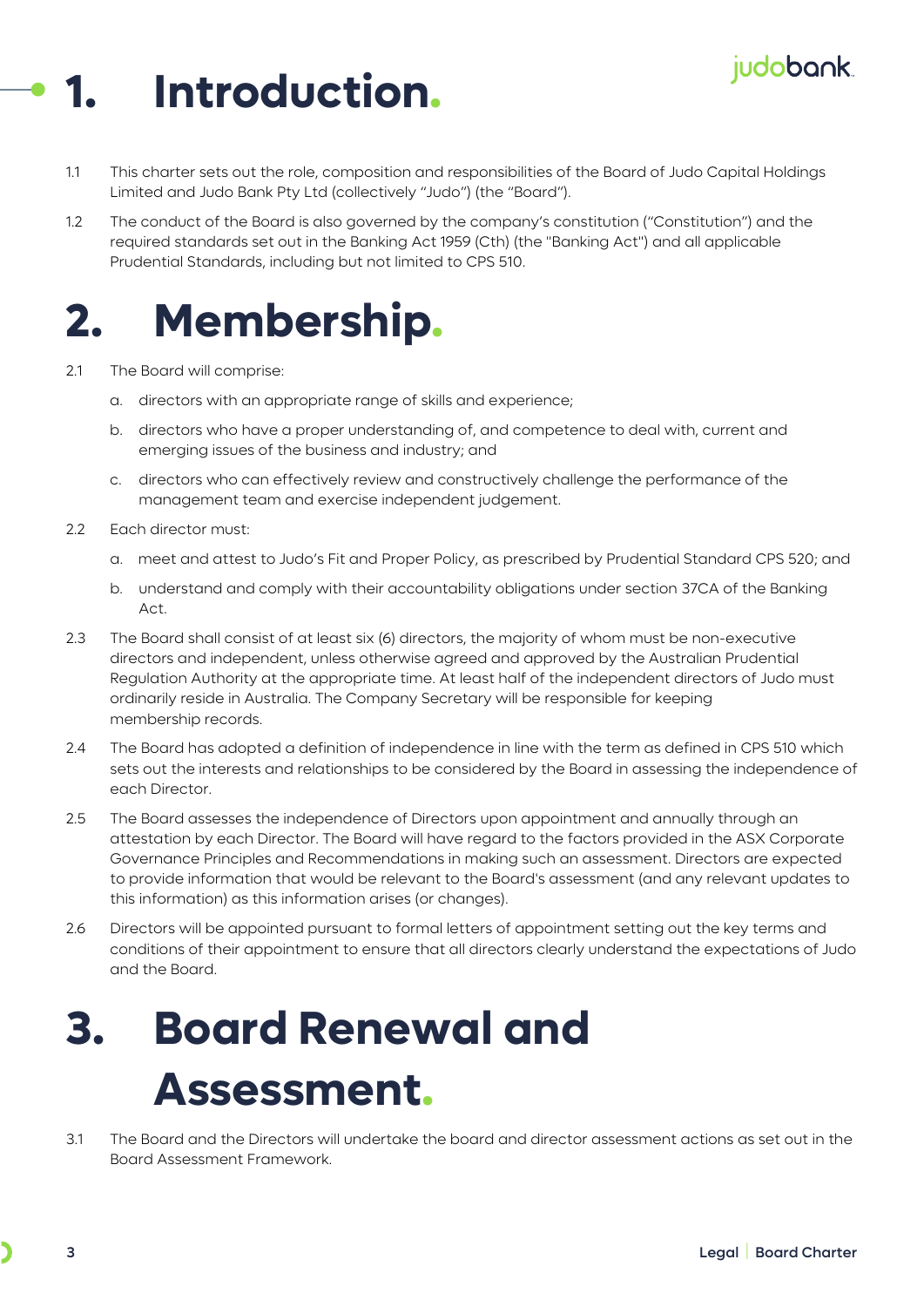

- 3.2 The Board will undertake a formal Board renewal process ("Renewal Process") at least every five (5) years to ensure it remains open to new ideas and independent thinking, while retaining adequate expertise.<sup>[1](#page-3-1)</sup>
- 3.3 The Renewal Process will involve an assessment of each director's
	- a. skills and experience;
	- b. fitness and propriety to contribute to:
		- i. the current and emerging issues of Judo; and
		- ii. effective review and constructive challenge of the performance of the Management Board and exercise independent judgement; and
	- c. ability to act in the best interests of the institution having regard to that director's current tenure of service and any other competing commitments that may detract from the time that the Director can commit to their role as Director. ("Director Assessment")
- 3.4 Following the Director Assessment, the Board may determine:
	- a. that the director will be re-appointed for a further term;
	- b. that the director will be removed as a director of the board; or
	- c. that the director will be re-appointed, subject to undertaking further training or professional development to maintain the skills and knowledge needed to perform their role as a director effectively.
- 3.5 Any determination of the Board under clause 3.4 may only be made by a Special Resolution of the Board.
- 3.6 Prior to appointing a Director to the Board, the Board will undertake an assessment of the proposed Director via the Director Assessment.
- 3.7 An induction program, to be devised by the Board Remuneration and Nominations Committee, will be provided as agreed with each new Director upon appointment to the Board.

## <span id="page-3-0"></span>**4. Responsibilities and Duties of the Board.**

- 4.1 The role of the Board is to provide strategic guidance for Judo and effective oversight of the Management Board to protect and enhance the value of Judo in the interests of the company and in accordance with the duties and obligations imposed upon it by the Constitution and by law, while taking due regard of other stakeholder interests.
- 4.2 In performing its role, the Board aspires to uphold the highest standards of corporate governance in accordance with all relevant Prudential Standards, including but not limited to, CPS 510 the Banking Act, and the ASX Corporate Governance Principles and Recommendations.
- 4.3 The Board is responsible for:
	- a. approving the business strategy and the financial objectives of Judo, and monitoring the implementation of those strategies and objectives;
	- b. approving Judo's annual budgets (and any re-forecasts) and financial statements and monitoring financial performance against forecast and prior periods;

<span id="page-3-1"></span><sup>1</sup> CPS 510 - 47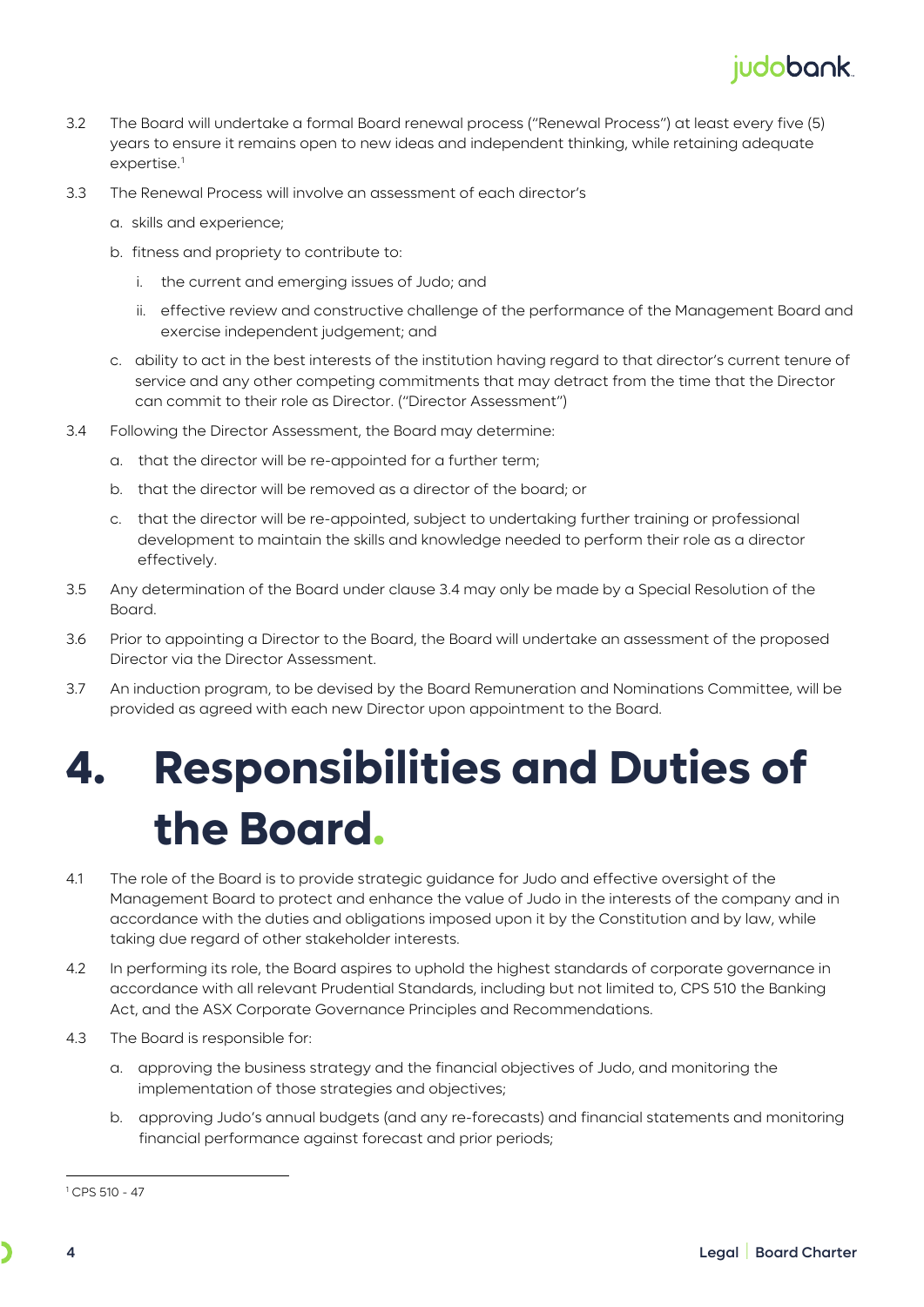- c. approving the capital management of Judo including approval of the Internal Capital Adequacy Assessment Process;[2](#page-4-1)
- d. overseeing the operational and financial performance of Judo;
- e. forming a view of Judo's risk culture and the extent to which the risk culture supports the ability of Judo to operate consistently within Judo's Risk Appetite Statement (RAS);[3](#page-4-2)
- f. approving Judo's Risk Management Framework (RMF), Risk Management Strategy (RMS) and RAS[4](#page-4-3) and with the guidance of the Board Risk Committee, reviewing and undertaking oversight and challenge to ensure the Management Board's implementation and operation of the RMS[5,](#page-4-4) that Judo's operational structure continues to facilitate effective risk management[6](#page-4-5) and adequate risk management resources are available;[7](#page-4-6)
- g. overseeing Judo's processes for making timely and balanced disclosure of all material information concerning Judo that a reasonable person would expect to have a material effect on the price or value of Judo's securities;
- h. reviewing and approving, with the guidance of the Board Remuneration & Nominations Committee, the appointment and replacement of the CEO, members of the Management Board and the Company Secretary;
- i. reviewing and approving, with the guidance of the Board Remuneration & Nominations Committee, the remuneration framework including the Remuneration Policy, including to ensure that the framework is aligned with Judo's purpose, values, strategic objectives and risk appetite;
- j. reviewing and approving, with the guidance of the Board Remuneration & Nominations Committee, Judo's statement of values and code of conduct;
- k. reviewing and approving, with the guidance of the Board Remuneration & Nominations Committee, Board composition, process and performance, evaluating performance of the Board and its Committees and individual directors in accordance with Judo's Board Skills Matrix;reviewing, with the guidance of the Board Audit Committee, the integrity of financial, regulatory and other reporting and reviewing and evaluating the performance and independence of the external auditor and the internal auditor;
- l. ensuring that an appropriate framework exists for relevant information to be reported by management to the Board, and whenever required, challenging management and holding it to account;
- m. maintaining an open, constructive, cooperative, and ongoing dialogue with Judo's external auditors, APRA, ASIC and other regulators, to provide them with reasonable assurance of compliance with all regulatory requirements; and
- n. approving policies and procedures required to be approved by the Board.

### <span id="page-4-0"></span>**5. Role of the Chair.**

5.1 The Chair of the Board (the "Chair") shall be appointed in accordance with the Constitution.

<span id="page-4-1"></span><sup>2</sup> APS 110 – 10 -12

<span id="page-4-2"></span> $3$  CPS 220 – 9(b)

<span id="page-4-3"></span> $4$  CPS220 – 9(a)

<span id="page-4-4"></span> $5$  CPS 510 – 103, 108 (c)

<span id="page-4-5"></span><sup>6</sup> CPS 220 – 9(d)

<span id="page-4-6"></span> $7$  CPS 220 – 9 (f)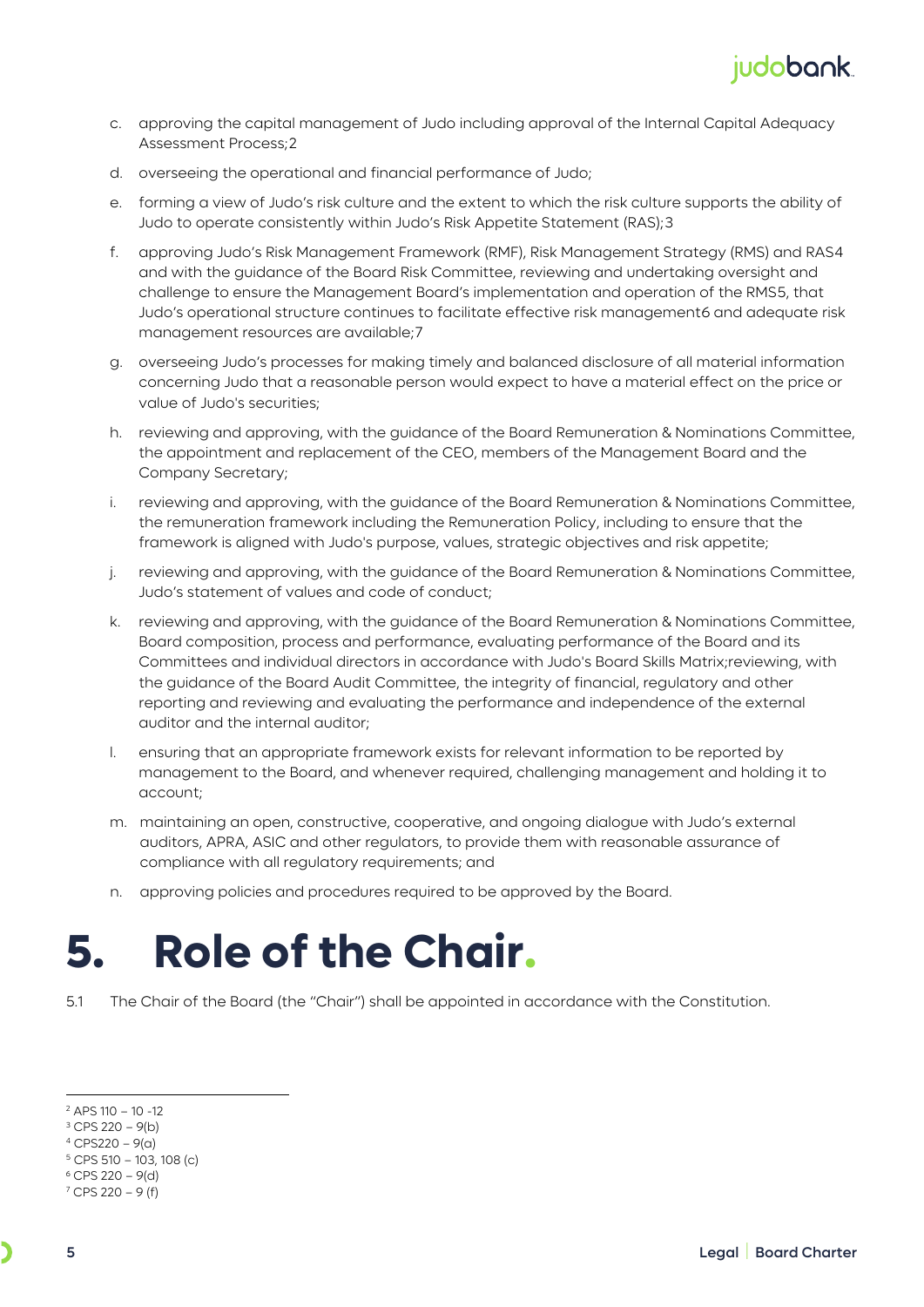#### judobank.

- 5.2 The Chair must be an independent non-executive director.<sup>[8](#page-5-1)</sup> The Board shall assess whether the Chair is independent, taking into account the relevant criteria adopted by the Board, from time to time for the purposes of the assessment.
- 5.3 The Chair must not be the CEO of Judo.
- 5.4 The role and responsibilities of the Chair include:
	- a. providing leadership to the Board and to Judo;
	- b. management of the CEO and review of their performance[9](#page-5-2);
	- c. ensuring the efficient organisation and conduct of the Board;
	- d. monitoring the Board's and Committees' performance;
	- e. facilitating Board discussions to ensure that core issues facing Judo are addressed and to maintain the Board's understanding of Judo's financial position, strategic performance, operations and affairs generally including any opportunities and challenges;
	- f. available to meet APRA upon request;[10](#page-5-3)
	- g. facilitating the effective contribution and ongoing development of all directors;
	- h. fostering a constructive governance culture and promoting consultative and respectful relations between Board members and between the Board and the Management Board; and
	- i. facilitating effective decision making at Board meetings.
- 5.5 Should the Chair be absent from a meeting, the members of the Board present at the meeting may choose one of the members present to chair that particular meeting.

## <span id="page-5-0"></span>**6. Responsibility of Individual Directors.**

- 6.1 All directors are expected to comply with their legal, statutory and fiduciary duties and obligations when discharging their responsibilities as directors, which include (but are not limited to):
	- a. acting in good faith and in the best interests of Judo as a whole;
	- b. acting with honesty and integrity, and with due skill, care and diligence and in the best interests of Judo as a whole;
	- c. (preventing matters from arising that would adversely affect the prudential standing or prudential reputation of Judo as a whole;
	- d. challenging constructively;
	- e. participating actively in the decision-making process of the Board;
	- f. scrutinising the performance of management in meeting agreed goals and objectives;
	- g. providing entrepreneurial leadership within a framework of prudent effective controls;
	- h. satisfying themselves on the integrity of financial information;

<span id="page-5-1"></span><sup>8</sup> CPS 510 - 30

<span id="page-5-2"></span><sup>&</sup>lt;sup>9</sup> Chairman's BEAR Accountability Statement

<span id="page-5-3"></span><sup>10</sup> CPS 510 - 33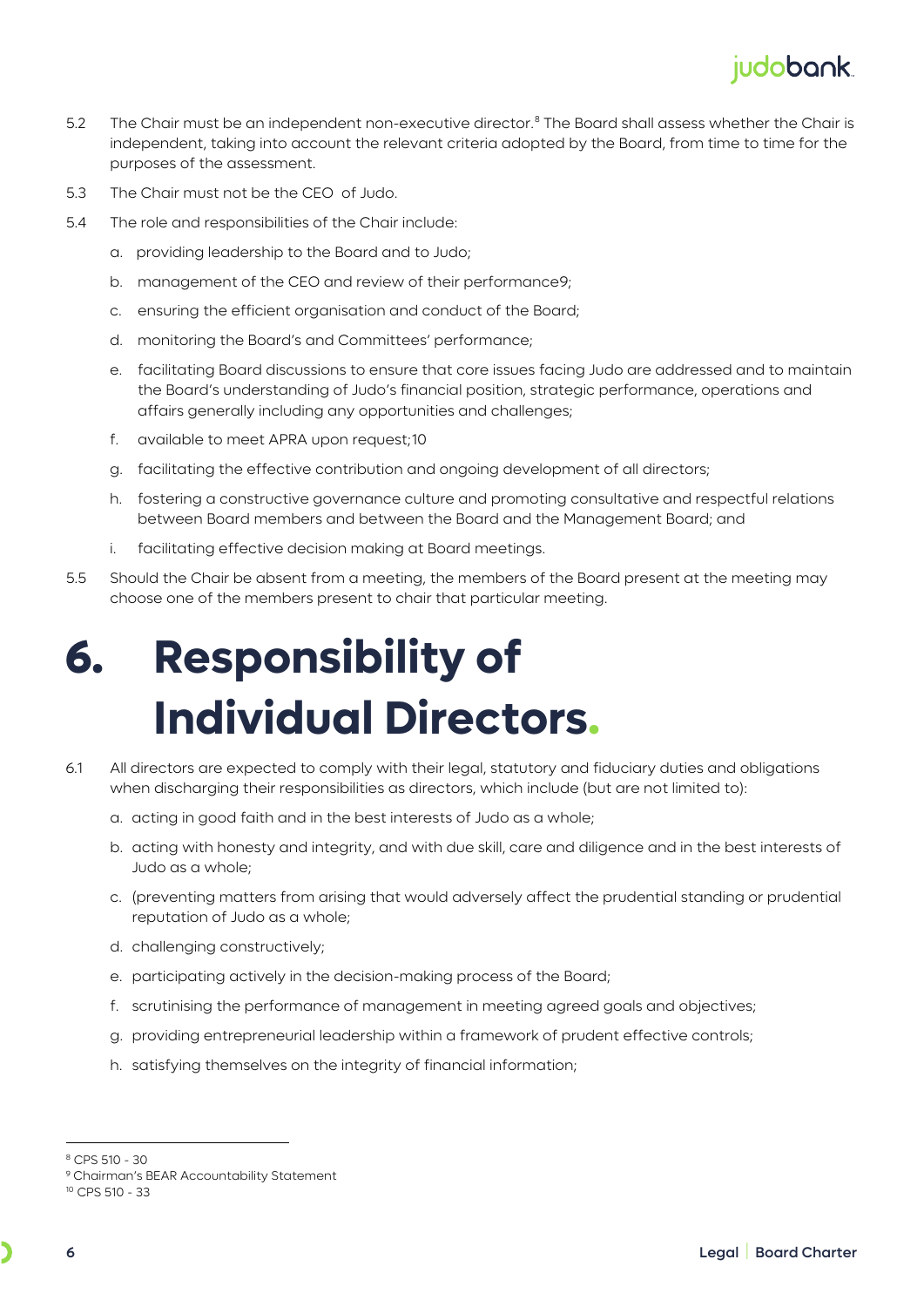

- i. avoiding conflicts of interest wherever possible as well as maintaining the requirement of independence (for all independent non-executive directors);
- j. refraining from making improper use of information gained through the position of director and from taking improper advantage of the position of director;
- k. continuing to be a fit and proper person; and
- l. discharging using reasonable steps, all responsibilities under their relevant accountabilities statements as required under the Banking Act.
- 6.2 Directors will keep Board information, discussions, deliberations and decisions, which are not publicly known, confidential.

### <span id="page-6-0"></span>**7. Board Committees.**

- 7.1 The Board may from time to time establish committees of the Board to assist it in carrying out its responsibilities ("Committees"). The Board has established the following Committees to consider certain issues and function in more detail:
	- a. Board Audit Committee;
	- b. Board Risk Committee; and
	- c. Board Remuneration & Nominations Committee.
- 7.2 The Board Remuneration & Nominations Committee is also responsible for the identification and recommendation of candidates for appointment to the Board, subject to any conditions of registration.
- 7.3 The Board may establish ad hoc committees from time to time to consider matters of special importance or to exercise the delegated authority of the Board.
- 7.4 The Board will determine the membership and composition of the Committees, having regard to workload, skills and experience.
- 7.5 Each Committee shall adopt its own charter to be approved by the Board, setting out matters relevant to its composition and responsibilities.

#### <span id="page-6-1"></span>**8. The Board and Management.**

- 8.1 Excluding those reserved powers, and to the extent permitted by law, the Board has delegated authority for the day-to-day management and administration of Judo to the CEO within approved limits and other specified delegations of authority approved by the Board as outlined in the Board Delegation Framework.
- 8.2 These delegations are monitored as part of the formal business at meetings of the Board.
- 8.3 While the day-to-day responsibility for the operation of the business is delegated to the Management Board, there are several matters which are required to be, or that in the interests of the Judo should be, decided upon only by the Board as a whole.
- 8.4 The Company Secretary is accountable directly to the Board, through the Chairman, on all matters to do with the proper functioning of the Board.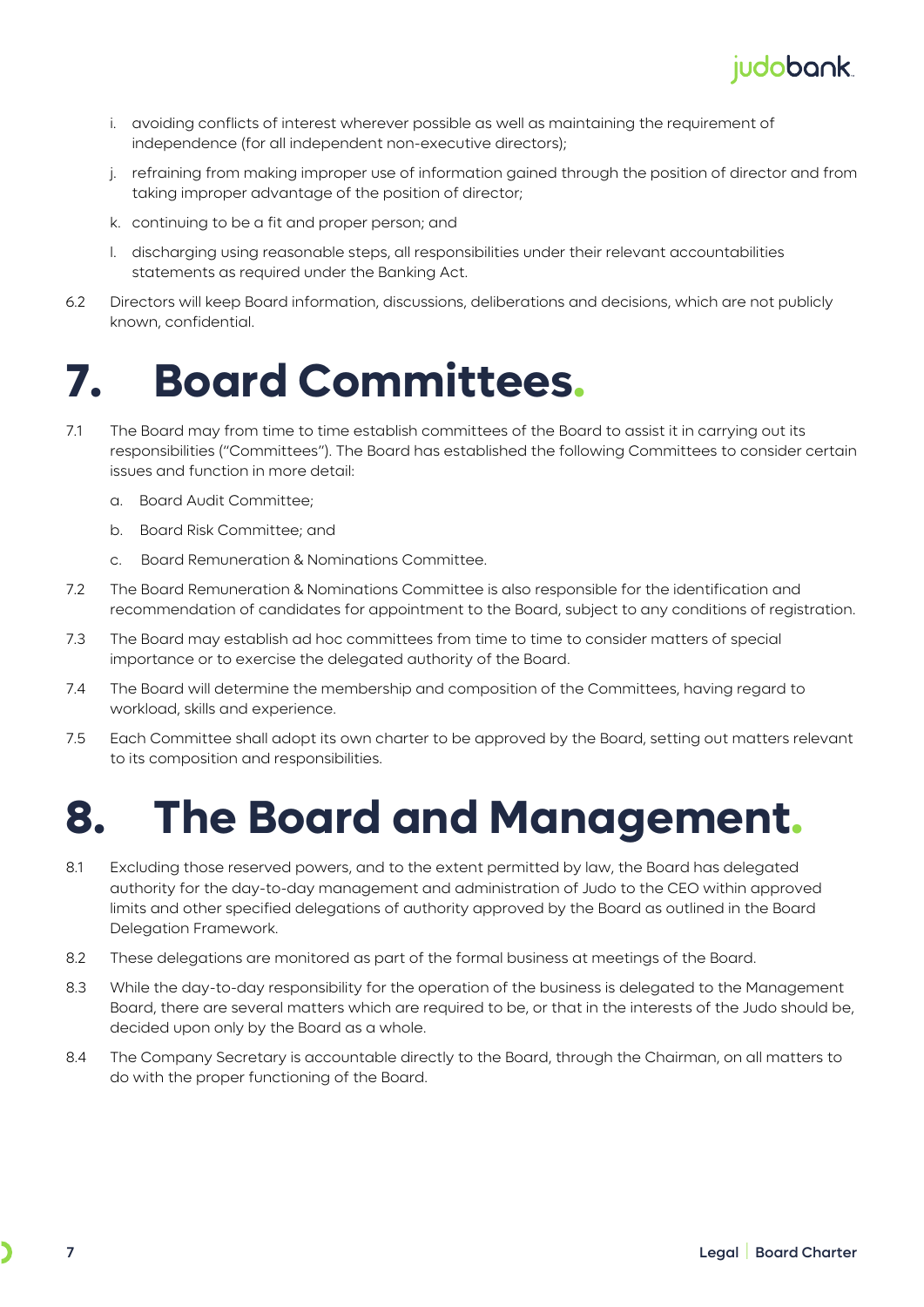## <span id="page-7-0"></span>**9. Access to information and independent advice.**

- 9.1 Directors may access such information and seek such independent advice as they individually or collectively consider necessary to fulfil their responsibilities and permit independent judgement in decision-making. Independent professional advice includes legal advice and the advice of accountants and other professional financial advisors on matters of law, accounting or other regulatory matters, but excludes advice concerning the personal interests of the director concerned (such as service contracts with Judo or disputes with Judo). Independent professional advice shall only be sought with the Chair's consent, which shall not be unreasonably withheld or delayed. Any advice obtained under this procedure will be at Judo's expense and will be made available to the other members of the Board.
- 9.2 Directors will be entitled to:
	- a. have access to members of management via the CEO at any time to request relevant and additional information or seek explanations;
	- b. have access to internal and external auditors, without management present, to seek explanations of additional information; and
	- c. have access to the Company Secretary.

### <span id="page-7-1"></span>**10. Meetings.**

- 10.1 The Board shall meet eleven (11) times a year, or more frequently if so required.
- 10.2 A quorum for a meeting shall be a majority of the independent directors.
- 10.3 The Chair and the Company Secretary will be responsible for setting the agenda for each meeting subject to input from any Board member. Subject to the Constitution, the Board may regulate its own procedures for meetings.
- 10.4 The Board may request members of the Management Board to attend part, or all of any Board meeting.
- 10.5 The Board may pass or approve resolutions of the Board by written resolution by adopting the procedures set out in the Constitution.
- 10.6 A Board meeting may take place using any form of technology that the Chair deems appropriate.
- 10.7 The Chair shall, to the extent possible, act as the liaison between the Management Board and the Board. The agenda and supporting documentation will be circulated to the Board members within a reasonable period in advance of each meeting. The Company Secretary of the Board will circulate minutes of meetings to members of the Board within a reasonable period following each meeting. The draft minutes shall then be tabled at the next Board meeting for final review, approval and signing by the Chair.
- 10.8 The Board will refer to the relevant Board Committee any matters that have come to the attention of the Board that are relevant for that Board Committee's consideration.